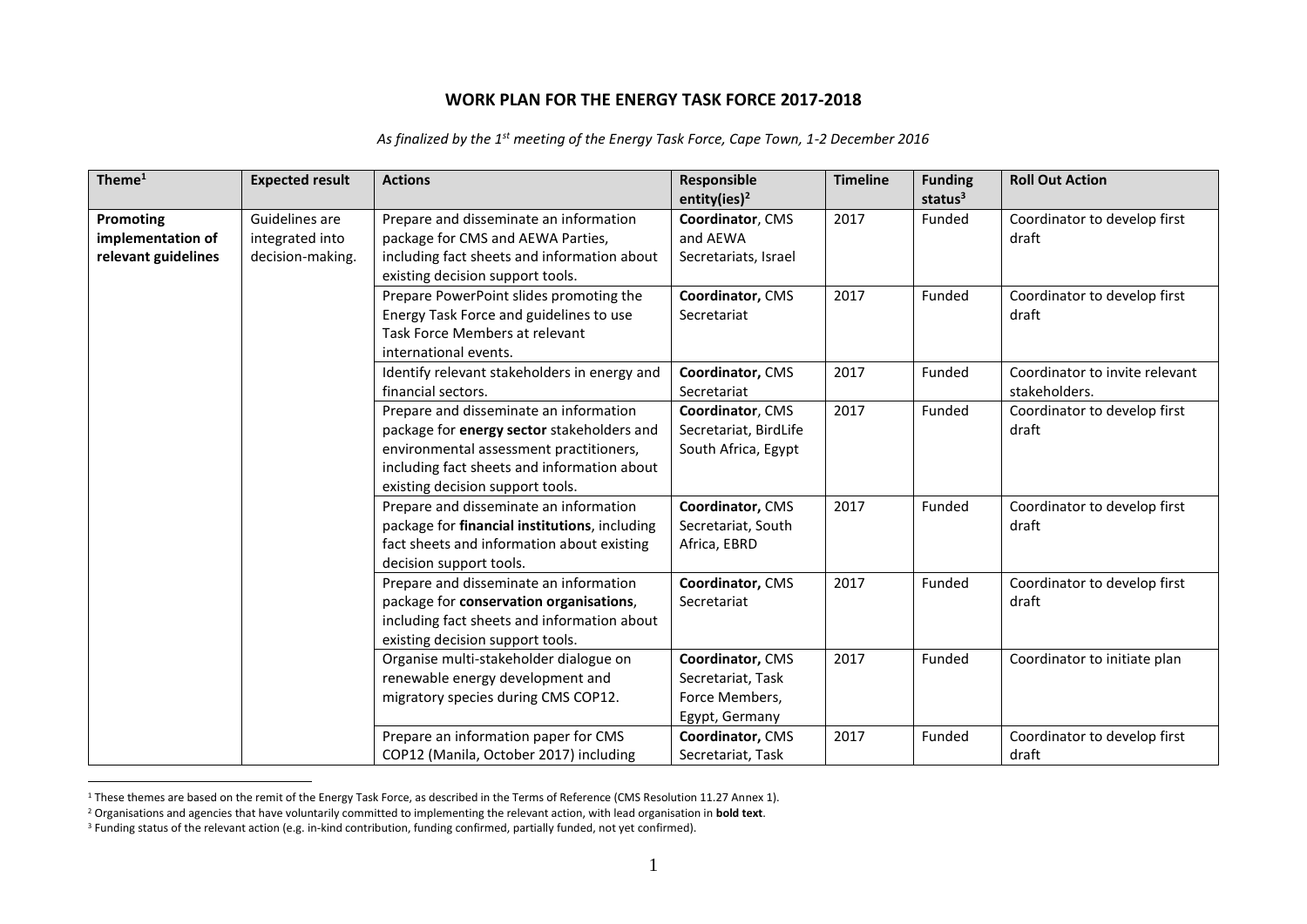| Theme $1$                               | <b>Expected result</b>                           | <b>Actions</b>                                                                                                                                                                     | Responsible<br>entity(ies) <sup>2</sup>                               | <b>Timeline</b> | <b>Funding</b><br>status <sup>3</sup> | <b>Roll Out Action</b>                          |
|-----------------------------------------|--------------------------------------------------|------------------------------------------------------------------------------------------------------------------------------------------------------------------------------------|-----------------------------------------------------------------------|-----------------|---------------------------------------|-------------------------------------------------|
|                                         |                                                  | implementation analysis and global impact<br>assessment (see below).                                                                                                               | Force Members,<br>Egypt, Germany                                      |                 |                                       |                                                 |
|                                         |                                                  | Side-event at UNFCCC COP23 (Bonn,<br>November 2017)                                                                                                                                | Coordinator, CMS<br>Secretariat, Task<br>Force Members,<br>Germany    | 2017            | Funded                                | Coordinator to initiate plan                    |
|                                         |                                                  | Information document for energy and<br>environmental sectors on the business case<br>for implementing guidelines.                                                                  | PowerAfrica, EWT,<br>Egypt                                            |                 | In kind                               | Member initiative                               |
|                                         |                                                  | Engage with industry and investors - build<br>partnerships and establish pilot initiatives<br>with industry and investors.                                                         | Coordinator, CMS<br>Secretariat, Task<br><b>Force Members</b>         |                 | Unfunded<br>/In kind                  | Coordinator to continue<br>engagement           |
|                                         |                                                  | Translate key information into other<br>languages (as required).                                                                                                                   | Coordinator, CMS<br>Secretariat                                       |                 | Unfunded                              | To be determined                                |
| <b>Priority setting</b>                 | Work plan<br>reflects priorities.                | Review work plan at 2 <sup>nd</sup> Energy Task Force<br>meeting to identify additional priority<br>activities in line with CMS Resolution 11.27<br>and including long term goals. | <b>Task Force Members</b>                                             | 2017            | In kind                               | Coordinator to initiate review                  |
|                                         |                                                  | Establish technical working group for<br>renewable energy and powerlines.                                                                                                          | Israel, Coordinator,<br>BirdLife South Africa,<br><b>EWT</b>          | 2017            | In kind                               | Coordinator to establish<br><b>Technical WG</b> |
| <b>Mobilising resources</b>             | Priority activities<br>identified and<br>funded. | Identify key funding priorities and<br>opportunities.                                                                                                                              | Coordinator, CMS<br>Secretariat, Task<br><b>Force Members</b>         | 2017            | In kind                               | Member initiative                               |
|                                         |                                                  | Prepare fundraising concept note(s), with<br>input from Energy Task Force members                                                                                                  | Coordinator, CMS<br>Secretariat                                       | 2017            | Funded                                | Coordinator to prepare draft                    |
|                                         |                                                  | Prepare funding proposal to further develop<br>decision support tools                                                                                                              | <b>BirdLife</b><br><b>International, Task</b><br><b>Force Members</b> | 2018            | In kind                               | Member initiative                               |
|                                         |                                                  | Liaise with potential donors to seek support<br>for Energy Task Force activities                                                                                                   | <b>CMS Secretariat,</b><br>Coordinator, Task<br><b>Force Members</b>  | 2017-2018       | Funded<br>(2017)                      | Member initiative                               |
| <b>Monitoring</b><br>implementation and | Report on status<br>of<br>implementation;        | Conduct an analysis of 2014 CMS national<br>reports to assess implementation of<br>relevant resolutions.                                                                           | Coordinator,<br><b>CMS Secretariat</b>                                | 2017            | Funded                                | Coordinator to develop draft                    |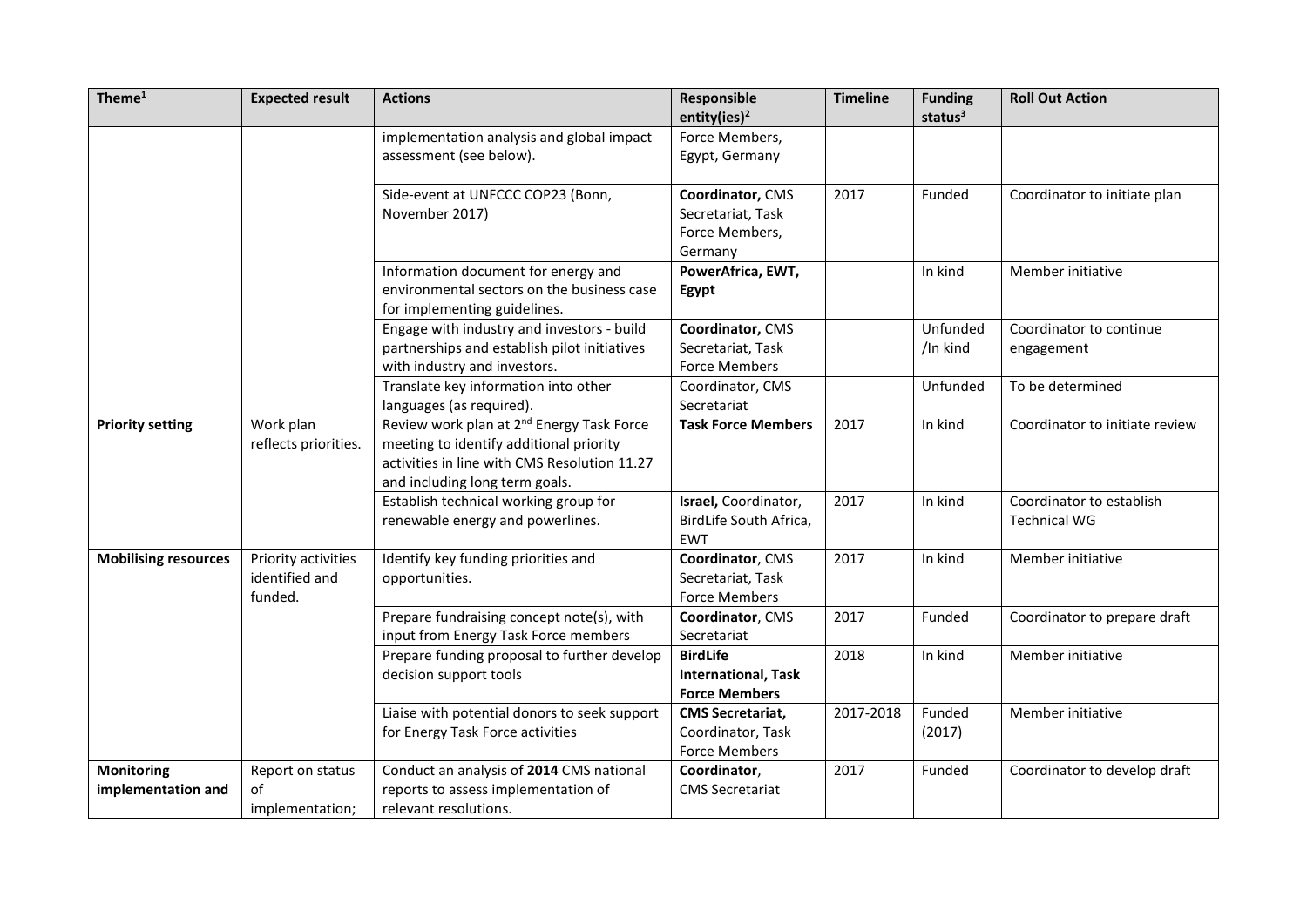| Theme $1$                                              | <b>Expected result</b>                                                        | <b>Actions</b>                                                                                                                                                                                                                                     | Responsible<br>entity(ies) <sup>2</sup>     | <b>Timeline</b> | <b>Funding</b><br>status <sup>3</sup> | <b>Roll Out Action</b>                                       |
|--------------------------------------------------------|-------------------------------------------------------------------------------|----------------------------------------------------------------------------------------------------------------------------------------------------------------------------------------------------------------------------------------------------|---------------------------------------------|-----------------|---------------------------------------|--------------------------------------------------------------|
| impediments to<br>implementation                       | Impediments to<br>implementation<br>and potential<br>solutions<br>identified. | Conduct an analysis of 2017 CMS national<br>reports to assess implementation of<br>relevant resolutions.                                                                                                                                           | Coordinator,<br><b>CMS Secretariat</b>      | 2017            | Funded                                | Coordinator to develop draft                                 |
|                                                        |                                                                               | Document implementation barriers and<br>potential solutions identified during the 1st<br>Energy Task Force meeting.                                                                                                                                | Coordinator                                 | 2017            | Funded                                | Coordinator to develop draft                                 |
|                                                        |                                                                               | Interview selected CMS Parties and relevant<br>stakeholders to identify key impediments to<br>implementation.                                                                                                                                      | Coordinator                                 | 2017            | Funded                                | Coordinator to develop draft                                 |
|                                                        |                                                                               | Incorporate implementation analysis into<br>information paper for CMS COP12 (above).                                                                                                                                                               | Coordinator, CMS<br>Secretariat             | 2017            | Funded                                | Coordinator to develop draft                                 |
|                                                        |                                                                               | Analyse existing guidelines to identify gaps<br>and need for more technical detail; develop<br>complementary technical notes (e.g.<br>sensitivity mapping, thresholds, data<br>collection and monitoring, mitigation<br>hierarchy and powerlines). | <b>Technical working</b><br>group.          | 2017            | $Un-$<br>funded/<br>In-kind           | Member initiative                                            |
| <b>Stimulating</b><br>communication and<br>information | <b>Task force</b><br>members<br>collaborate and                               | Make information about the ETF available<br>via dedicated web space on CMS website.                                                                                                                                                                | Coordinator, CMS<br>Secretariat             | 2017-2018       | In-kind                               | Coordinator to develop<br>content; CMS Secretariat<br>upload |
| exchange                                               | share<br>information.                                                         | Energy Task Force members exchange case<br>studies, lessons learnt and best practices<br>during task force meetings.                                                                                                                               | <b>Task Force Members</b>                   | 2016-2018       | In-kind                               | Member initiative                                            |
|                                                        |                                                                               | Create online discussion platform to<br>facilitate collaboration between Energy Task<br>Force members.                                                                                                                                             | <b>CMS Secretariat</b>                      | 2017-2018       | In-kind                               | <b>CMS Secretariat</b>                                       |
|                                                        |                                                                               | Task force members use online platform to<br>share information and resources, and plan<br>collaborative activities.                                                                                                                                | Coordinator, Task<br>Force Members,         | 2017-2018       | Funded<br>(2017 only)                 | Member initiative                                            |
|                                                        |                                                                               | Deliver and record webinar series for CMS<br>Parties, financial institutions and energy<br>sector stakeholders, with presentations by<br>Energy Task Force members and other<br>experts.                                                           | Coordinator, Task<br>Force Members,<br>EBRD | 2017-2018       | $Un -$<br>funded/In<br>kind           | To be determined                                             |